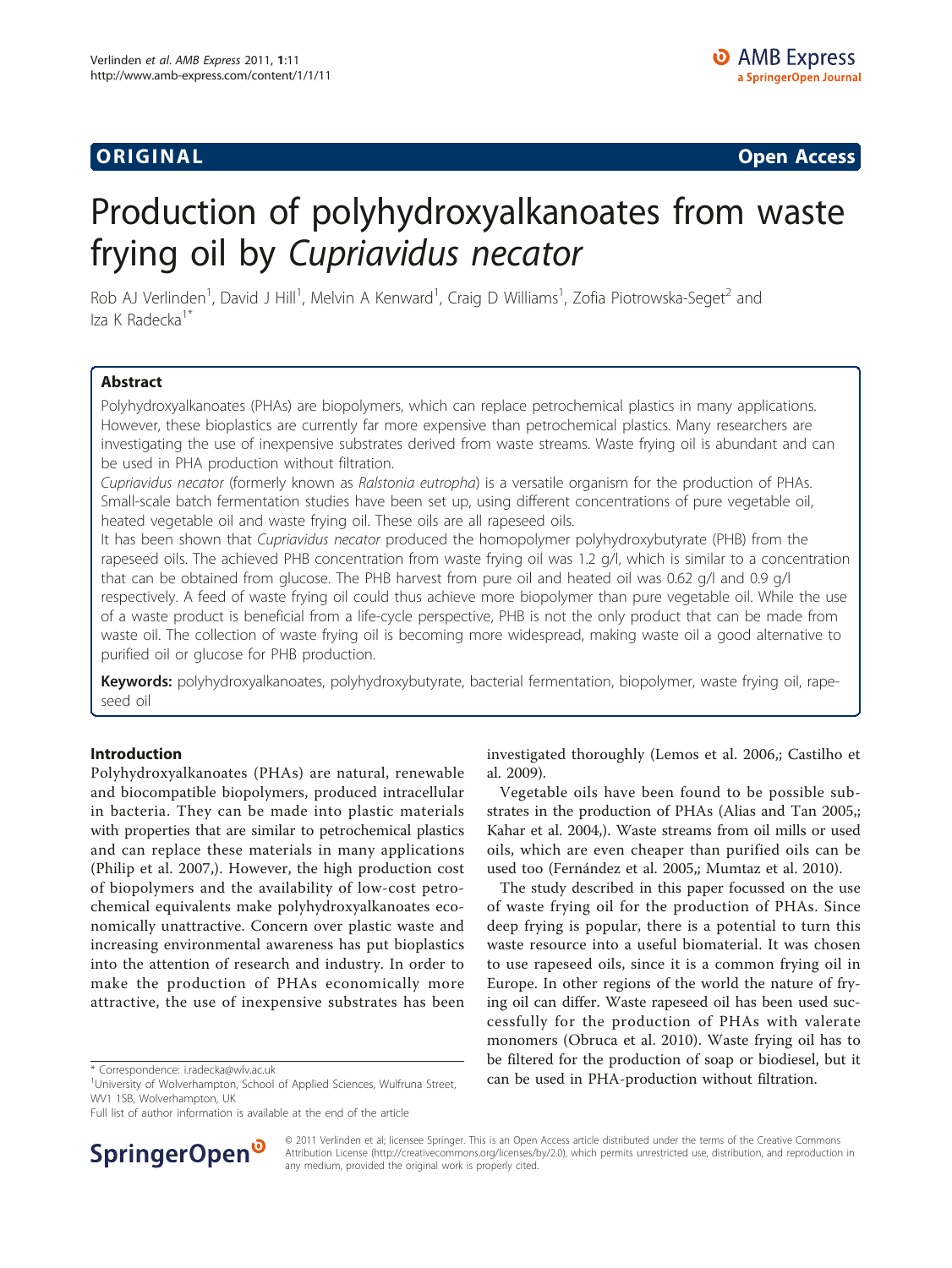Out of the many different bacterial cultures that can produce PHAs ([Lee 1996\)](#page-7-0), Cupriavidus necator has been most extensively studied ([Volova and Kalacheva](#page-7-0) [2005,](#page-7-0); [Yan et al. 2005\)](#page-7-0). At present, bacterial fermentation of Cupriavidus necator is used widely in industrial processes towards PHAs [\(Khanna and Srivastava 2005a](#page-7-0)). Wild-type C. necator is known as a poor oil utiliser, but studies into novel plant oil media can increase this yield ([Budde et al. 2011\)](#page-6-0).

In this study the production of PHAs with Cupriavidus necator from waste and heated frying oil was studied in two bacterial growth media and compared to the production of these biopolymers from pure vegetable oil.

#### Materials and methods Chemicals

 $K_2HPO_4$  and  $KH_2PO_4$  were obtained from Fisher Chemicals Ltd., Loughborough, UK. Chloroform (HPLC grade), n-hexane and methanol were obtained from Rathburn Chemicals Ltd., Walkerburn, UK. Sulphuric acid was purchased from Scientific & Chemical Supplies Ltd., Bilston, UK. Methyl benzoate,  $KNO<sub>3</sub>$ ,  $(NH<sub>4</sub>)<sub>2</sub>SO<sub>4</sub>$ ,  $MgSO_4.7H_2O$ , NaCl, CuSO<sub>4</sub>.5H<sub>2</sub>O, MnSO<sub>4</sub>.5H<sub>2</sub>O,  $ZnSO_4.5H_2O$ ,  $CaCl_2$ ,  $FeSO_4$  and  $(NH_4)_6Mo_7O_{24}.4H_2O$ were purchased from BDH Chemicals Ltd., Poole, UK.

## Vegetable oils

Pure vegetable oil, from rapeseed, was obtained from a local supermarket. Waste frying oil was provided by a food establishment, which deep-fries chips and chicken. Heated oil was obtained by heating pure vegetable oil in an open container at 180°C for 1 week. 180°C is a common frying temperature [\(Costa et al. 2001](#page-6-0)). All oils were sterilised separately in a steam autoclave and added directly to fermentations. Since the oils were either refined or subjected to prolonged heating, only few spores were present in the oils. Speadplating of 1 ml of oil on TSA showed no colonies after incubation at 30°C for 24 hours.

## Growth media

Tryptone Soya Broth (TSB) contains distilled water, 17 g/l Tryptone, 3 g/l Soy Peptone, 5 gl/l NaCl, 2.5 g/l  $K_2HPO_4$  and 2.5 g/l D-glucose.

Tryptone Soya Agar (TSA) contains distilled water, 15 g/l Tryptone, 5 g/l Soy Peptone, 5 g/l NaCl and 12 g/l Agar No. 2.

Basal Salts Medium (BSM) contains distilled water, 1  $g/l$  K<sub>2</sub>HPO<sub>4</sub>, 1 g/l KH<sub>2</sub>PO<sub>4</sub>, 1 g/l KNO<sub>3</sub>, 1 g/l (NH<sub>4</sub>)  $_{2}SO_{4}$ , 0.1 g/l MgSO<sub>4</sub>.7H<sub>2</sub>O, 0.1 g/l NaCl, 10 ml/l Trace elements solution. Trace element solution has: 2 mg/l  $CaCl<sub>2</sub>$ , 2 mg/l  $CuSO<sub>4</sub>$ .5H<sub>2</sub>O, 2 mg/l MnSO<sub>4</sub>.5H<sub>2</sub>O, 2 mg/l ZnSO4.5H2O, 2 mg/l FeSO4, 2 mg/l (NH4)  $_{6}Mo_{7}O_{24}.4H_{2}O.$ 

Basal Salts Agar (BSA) contains all ingredients of BSM and additionally 15 g/l Agar No. 2.

# Nitrogen Concentration in Media

It has been reported that the nitrogen concentration in bacteriological media highly influences the production of intracellular PHAs ([Khanna and Srivastava 2005b\)](#page-7-0). From EDX (Energy Dispersive X-Ray) experiments it was found that TSB contains around 4.4 g/l of nitrogen. Most of this is probably available from short amino acids. From the chemical formulas of its constituents it was calculated that BSM contained approximately 0.35 g/l of nitrogen. The main nitrogen sources in BSM are nitrate and ammonium.

## Culture conditions

Cupriavidus necator H16 (NCIMB 10442, ATCC 17699) was obtained from NCIMB, Aberdeen, United Kingdom, and subcultured on Tryptone Soya Agar (TSA).

25 ml of Tryptone Soya Broth (TSB) was inoculated from a single colony and incubated for approximately 24 hours at 30°C. Cultures were checked for purity by Gram staining and observed under a microscope at 1000 ×.

Batch fermentations were performed in Erlenmeyer flasks of 500 ml. The flasks were filled with 250 ml of medium, including the 25 ml TSB inoculum, resulting in an inoculation ratio of  $10\%$  (v/v). The initial viable cell number was  $2.10^7$ -1.10<sup>8</sup> cfu/ml. Either a quantity of pure vegetable oil, heated vegetable oil or waste frying oil was added to the fermentation medium. The initial oil concentrations were 20 g/l. After addition of the oil, but before inoculation, the sterile medium was sonicated for 10 minutes to achieve a homogenised mixture.

All flasks were incubated in a rotary incubator (150 rpm) at 30°C and fermentations were stopped after certain times. All experiments were done in triplicate. The fermentation broth was centrifuged at  $2500 \times g$  for 10 minutes. The bacterial pellet was lyophilised and the supernatant kept for analysis.

## Viable Cell Count and Total Cell Dry Weight

After ten-fold serial dilutions the number of viable cells was assessed by spread plating of 100 μl on TSA plates. To determine the total cell dry weight, a known volume of the fermentation broth was centrifuged at  $2500 \times g$ for 10 minutes and the supernatant was separated off. The bacterial pellet was lyophilised for 24 hours and weighed.

## Determination of PHB content by Gas Chromatography

The amount of PHB in the bacterial biomass was determined using the method developed by [Braunegg et al](#page-6-0) [\(1978\),](#page-6-0). Additions made to the original method by [Jan](#page-7-0) [et al. \(1994\)](#page-7-0), and Yunji Xu [\(Koutinas et al. 2007\)](#page-7-0) were implemented.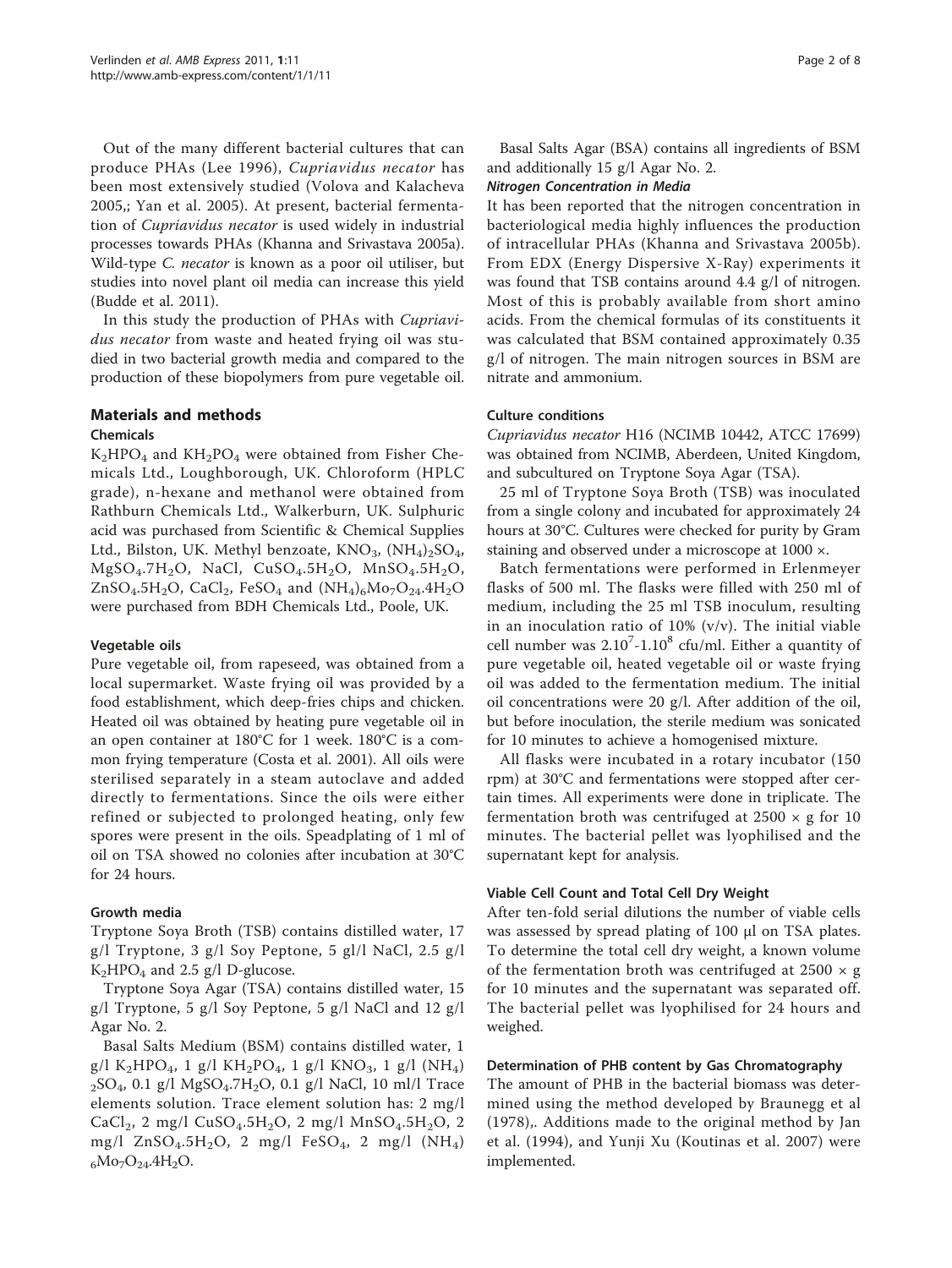Freeze-dried biomass was grinded to a powder and put into a gas-tight screw-capped tube. 2 ml acidified methanol (3% v/v sulphuric acid, 2.5 g/l methyl-benzoate) and 2 ml chloroform were added. The methylbenzoate was used as an internal standard to improve accuracy. The tube was closed and kept at 90-100°C for 3 hours. After rapid cooling, 4 ml of distilled water was added to achieve a good phase separation. The sample was vortexed for 10 seconds and the chloroform-phase was then filtered through a PTFE-filter and 1 μl was injected into a gas chromatograph (GC). The used GC was fabricated by the Thermo Finnigan Corporation, Milan, Italy. It had a Restek capillary column (Rtx-5MS) 30 m × 0.25 mm × 0.25 μm. Gas flow: 1.5 ml/ min. Carrier gas: He and make-up gas:  $N_2$ . Column temperature range: 100-160°C. Temperature gradient: 15°C/ min. Inlet temperature: 250°C. Split ratio: 40. Detector temperature: 300°C. Detector type: flame ionisation.

A calibration curve was constructed using pure PHB from solvent extraction. The PHB content is determined from the peak-areas of the methyl-3-hydroxybutyrate and the internal standard.

#### Solvent extraction

Up to 5 grams of lyophilised biomass was transferred into an extraction thimble. In a soxhlet extractor the PHAs ware extracted with approximately 250 ml of chloroform during 3 hours.

The hot solution of polymer was concentrated by evaporation. Subsequently the solution was precipitated in n-hexane (1:4, v:v) with a dropping pipette for purification. The polymer precipitated as a white substance.

## Fatty acid analysis

1 mg of pure oil and 1 mg of waste oil were added to separate clean glass tubes. 1 ml of saponification reagent was added, consisting of a 150 g/l NaOH-solution in methanol/distilled water 1:1 (v:v). The tubes were closed with a PTFE-lined cap and mixed on a vortex shaker for 10 seconds. The tubes were then placed in a water bath at 100°C for 30 minutes.

After cooling, 2 ml of methylation agent was added. The methylation agent was a 13:11 (v:v) mixture of 6.00 N hydrochloric acid and methanol. The tubes were vortexed and kept at 80°C for 10 minutes.

Again the tubes were cooled to room temperature and 1.25 ml of extraction solvent (a solvent with even volumes of hexane and methyl tert-butyl ether) was added. For 10 minutes the tubes were then mixed slowly, end-over-end, to achieve a good mass transfer to the solvent. The organic (top) phase was washed with a sodium hydroxyl solution and injected in a gas chomatograph (GC). The used GC had a  $25 \text{ m} \times 0.2 \text{ mm}$  capillary column and a temperature trajectory of 170-270°C was used at a rate of 5°C/min. Gas flow: 1.5 ml/ min. Carrier gas: He and make-up gas:  $N_2$ . Detector type: flame ionisation. Fatty acids were identified with the Sherlock identification system.

#### Nuclear Magnetic Resonance (NMR)

Samples were dissolved in deuterated chloroform  $(CDCI<sub>3</sub>)$  and <sup>1</sup>H NMR spectra were recorded on a Bruker AV-400 NMR spectrometer at 400 MHz.

## Size Exclusion Chromatography (SEC)

Size exclusion chromatography (SEC) was used to assess the molecular weight distribution of polymers in solution based on a standard curve [\(Wong et al. 2004](#page-7-0)). The SEC system consists of a Polymers Labs (UK) pump connected to a PLgel, 10 μm, MIXED column. Chloroform (HPLC grade) was used as the eluent at 1 ml/min. Before use the column was calibrated with polystyrene standards of molecular weights between 580 and 3,000,000 Da.

#### PHB concentration and statistical analysis

In one-stage batch fermentations bacterial cells grow in cell number and mass and simultaneously accumulate intracellular polymer. The PHB concentration, which is found by multiplying the total cell dry weight (g/l) by the PHB content (wt%), is the quantity that gives an indication when the broth contains an optimal amount of PHB. Fermentation data were fitted with secondorder polynomial functions. Two-way ANOVA was used to compare data sets in GraphPad Prism. The highest PHB data points were compared to the next lower ones with a Student t-test.

## Results

#### Fermentations

The results from small-scale fermentations with 20 g/l oils in Tryptone Soya Broth (TSB) are shown in Figure [1.](#page-3-0) As seen in Figure [1a](#page-3-0), the initial viable cell number was similar for pure, heated and waste oil (about  $4.10<sup>7</sup>$ cfu/ml). After 72 hours the viable cell count for the waste-oil fermentation had risen to  $3.10^{10}$ , while the other two fermentations only had  $1.10<sup>9</sup>$  cfu/ml of viable cells. While there were more viable cells in the fermentations with waste oil, the total cell dry weight for heated oil and pure oil were found to be similar (Figure [1b](#page-3-0)). The PHB-content for all three fermentations have and optimum around 48 hours. PHB levels are decreasing after this time, due to utilisation of PHB as a carbon source in the metabolism (Figure [1c\)](#page-3-0). The resulting curves for the PHB concentrations in fermentations with oils are found to be distinctly different (Figure [1d](#page-3-0)). While the most PHB is produced in a fermentation with waste oil (1.2 g/l was achieved after 72 hours), only 0.62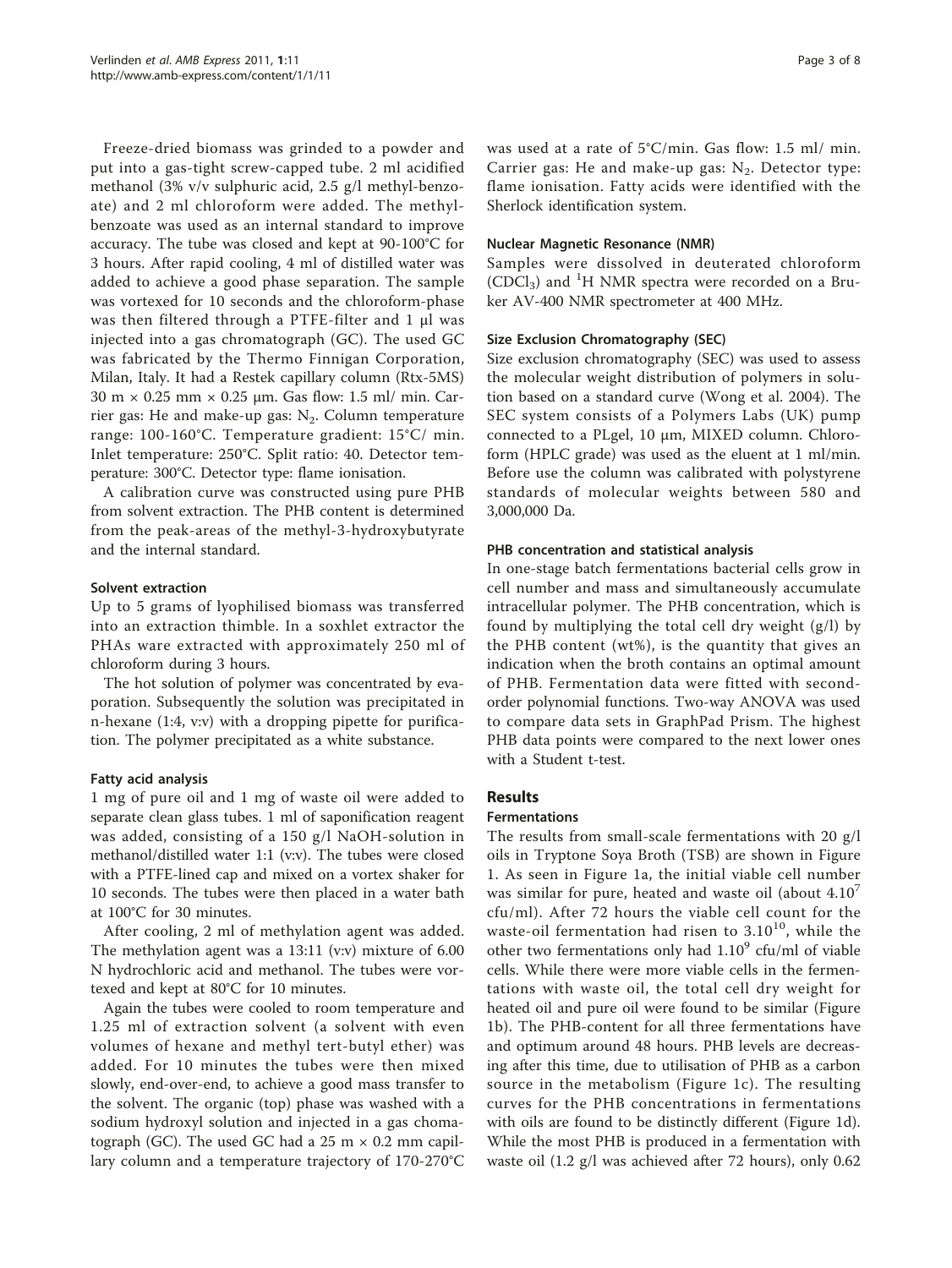<span id="page-3-0"></span>

g/l was synthesised after 72 hours using pure vegetable oil as a carbon source. A fermentation with heated oil achieved a PHB concentration of 0.9 g/l after 48 hours, while the concentration was 0.8 g/l after 72 hours. Analysing the data for the PHB concentration, ANOVA shows that waste oil performs significantly better than pure oil from 12 hours onwards ( $P < 0.01$ ). While the data points for heated oil all lie above those for pure oil, there is only significant difference in the t-test at 48 hours (Figure 1d).

The results from fermentations of Cupriavidus necator with 20 g/l oils in Basal Salts Medium (BSM) are shown in Figure [2.](#page-4-0) It can be seen that the initial viable cell number (Figure [2a\)](#page-4-0) of all fermentations were around  $5.10^7$ , which increased to around  $4.10^9$  in 72 hours. The total cell dry weight of a heated-oil fermentation in BSM was substantially higher at 48 and 72 hours than pure and waste oils (3.7 g/l compared to 2 g/l in Figure [2b\)](#page-4-0).

The PHB-content curve of heated oil was similar to the curve of pure oil (Figure [2c](#page-4-0)), while the waste-oil curve was higher for all fermentation times. Looking at the PHB concentration of heated oil and waste oil, they were both above pure oil (Figure [2d](#page-4-0)). From ANOVA it

was concluded that waste and heated oil yield a better PHB concentration than pure oil for times longer than or equal to 24 hours ( $P < 0.05$ ). In the medium with waste oil the PHB concentration decreased from 0.95 to 0.65 g/l after 48 hours, while the heated-oil curve continued to rise to about 1.0 g/l. The PHB concentration achieved with pure oil was 0.55 g/l after 48 hours and 0.42 g/l after 72 hours.

Fermentations of Cupriavidus necator with waste frying oil obtained a significantly higher PHB concentration than with pure vegetable oil. While a maximum concentration of 1.2 g/l can be achieved with waste oil, only 0.62 g/l was synthesised using pure oil as a carbon source. The production of PHB was found to be better with waste oil in two growth media, which had different amounts of available nitrogen.

The improved performance of waste oil compared to pure oil could be ascribed to the prolonged heating of waste oil. Rapeseed oil that had been heated for around 1 week was also used in fermentations. The maximum PHB concentration with heated vegetable oil was 0.98 g/ l in a fermentation using 20 g/l of the oil. Heated oil gave better results for PHB concentration than pure oil, although the improvement was less than from waste oil.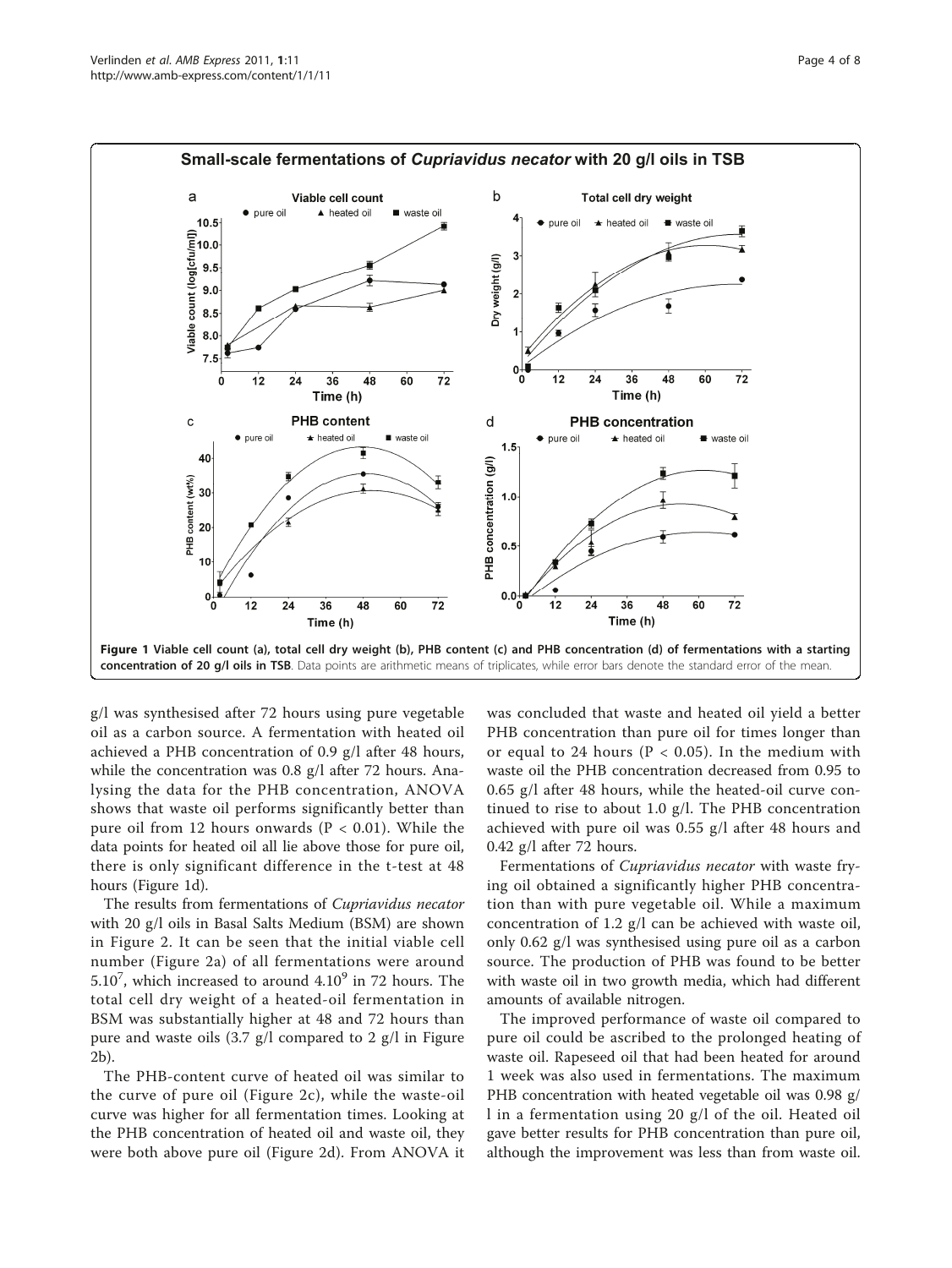Page 5 of 8

<span id="page-4-0"></span>

Heating seemed to be a major factor in the improvement of PHB production from vegetable oils.

#### Fatty acid analysis of vegetable oils

The results of fatty acid analysis are shown in Figure [3](#page-5-0). When comparing pure oil to heated oil, it can be seen that the amount of 16:0 fatty acids increased, while the amount of 18:2 decreased. The fraction of 18:1 ω9 c remained at approximately the same level, while after 2 weeks of heating a significant amount of 18:1 ω12 t/ω7 c could be observed. Thus, heating the oil changed the composition and reduced the total amount of unsaturations in the oil.

Figure [3](#page-5-0) also shows that there are differences between the waste oil (black bars) the heated oils. Compositional differences can be due to the interaction with food and moisture with the waste frying oil, which would not occur in heated oil. The amount of 16:0 fatty acids present in waste oil is an indicator that it was heated for about 2 weeks.

#### Polymer analysis

PHB from glucose and oils was analysed by SEC and found to have molecular weights (Mn) between  $2.10<sup>5</sup>$  and 2.10<sup>6</sup> with an average polydispersity of around 3.5. The NMR spectra of the polymer from waste frying oil (Figure [4\)](#page-5-0), pure vegetable oil and glucose indicated the sole presence of pure polyhydroxybutyrate (PHB) in all three cases.

#### **Discussion**

## Fermentation productivity

The maximum production of PHB from waste frying oil (1.2 g/l) was achieved after 72 hours of fermentation in TSB. The PHB production results in this study were low in comparison to fermentations with Cupriavidus necator using various oils, performed by [del](#page-7-0) [Rocio et al. \(2007\),](#page-7-0). They achieved PHA concentrations between 3 to 6 g/l in 25 hours and used the medium and conditions as described by [Yu et al.](#page-7-0) [\(2002\).](#page-7-0) The medium contains both salts and extracted nutrient components, which may cause the higher production.

## Nitrogen content of media

The amount of available nitrogen in the media has a great influence on cell growth and PHB accumulation. More nitrogen has been shown to increase the growth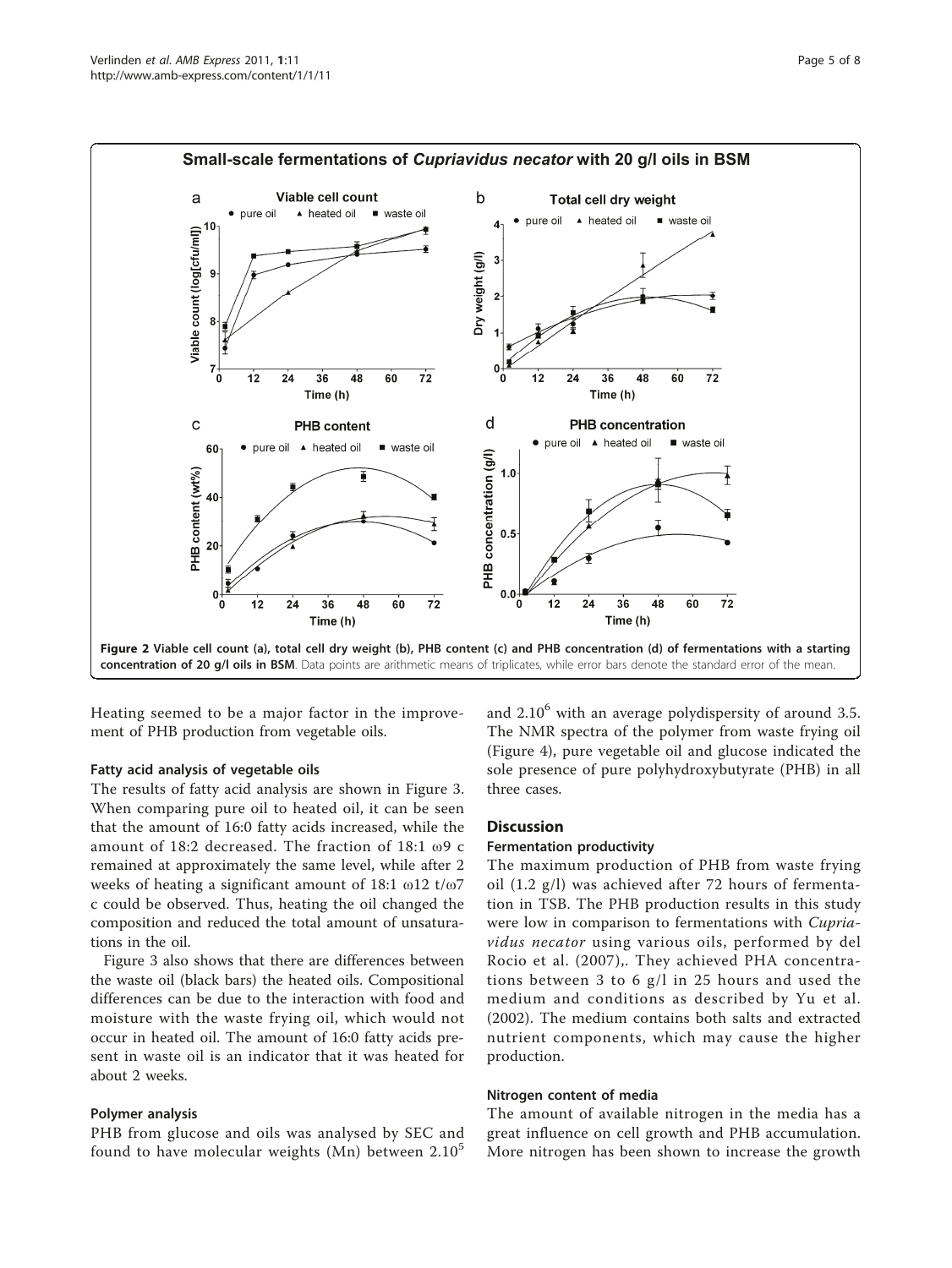<span id="page-5-0"></span>

and PHB production of Cupriavidus necator ([Wang and](#page-7-0) [Yu 2001,](#page-7-0); [Wang et al. 2007](#page-7-0)). For all three substrates in this study the bacteria achieve higher dry cell mass and thus a higher concentration of PHB in TSB (high nitrogen) than in BSM (low nitrogen). In heated or waste oil there may be more nitrogen present than in the untreated pure oil, since thermal degradation products can contain readily available nitrogen.

# The composition of vegetable oils

Since fermentations produce more PHB when waste frying oil is used (compared to pure vegetable oil) the compositional changes during the frying process play an important role in the bacterial conversion to PHB. 98- 99% of the components of pure oils are fatty acids ([Tabee 2008,](#page-7-0)). During frying complex components are formed in the oil and residue of food products are

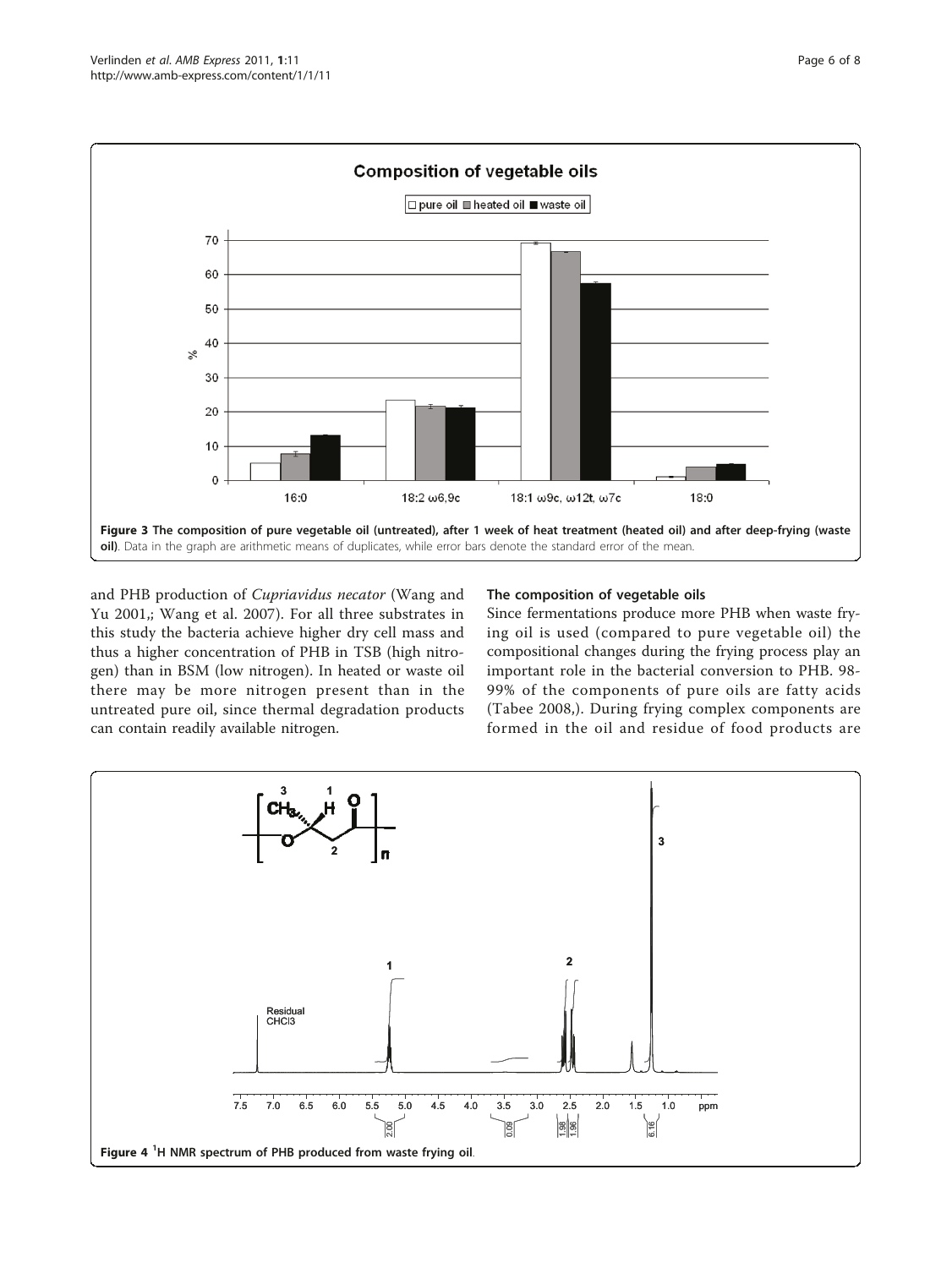<span id="page-6-0"></span>added to the oil. It is known that many chemical processes occur during the prolonged heating of vegetable oils under influence or air and moisture. The dominant process during heat treatment of oils is oxidation of fatty acids under influence of oxygen (Boskou and Elmadfa 1999).

To find out more about compositional changes of oils, fatty acid analysis was performed. The composition of fatty acids with a carbon length between 12 and 20 were detected with the Sherlock identification method. However, it is also known that heating causes products to be formed which can not be detected by the used Sherlock identification method. Examples are: peroxides, compounds with relatively short carbon chain length and polar compounds (Choe and Min 2007).

The results from the fatty acid analysis are indicating that saturated fatty acids lead to build-up of more energy-rich PHB in bacteria than with unsaturated fatty acids. Traditionally the PHB synthesis mechanism has been described as a de novo route in which fatty acids are transformed into acetyl-CoA by  $\beta$ -oxidation cycles ([Rehm et al. 1998\)](#page-7-0). It is possible that saturated fatty acids are more easily converted to acetyl-CoA than unsaturated fatty acids. However, in pure oil, heated oil and waste oil, there is an excess quantity of unsaturated fatty acids present. Benefits for the PHB production are likely to be found in the growth of the bacterial organisms instead of the PHB metabolism.

A full content analysis of pure oil, heated oil and frying oil should to be done to assess the components in the oils that improve growth and PHB accumulation. Compounds of interest in waste oils are foreign food residues, readily available nitrogen compounds, peroxides and short-chain compound formed during heating.

From fatty acid analysis it was shown that the amount of unsaturations in oils is reduced during heating and frying. Since the fatty acid composition of waste oil shows that there are still many unsaturated fatty acids present, the fatty acids composition may not be the only factor contributing to increased performance. Residual carbohydrates, proteins and fats from foods, available nitrogen compounds, peroxides and heat-degradation products could also be metabolised and may have contributed to increased PHB production.

#### High quality PHB from a waste material

It has been proven that when Cupriavidus necator grows on a feed of alternative substrates, such as valerate, octanoate or oils [\(Volova and Kalacheva 2005](#page-7-0)) copolymers were formed. However, when grown on oils the biopolymer produced was found to be chemically pure PHB from pure oil, heated oil and waste oil. The molecular weights of polymers from waste frying were similar to those from other oils and glucose. Thus

producing PHB from waste frying oil does not impact on the molecular properties of the final polymer.

For the PHA production with Cupriavidus necator waste rapeseed oil is a good option. While [Obruca et al.](#page-7-0) [\(2010\)](#page-7-0) prove efficient production of co-polymers from waste oil, this study compared waste oil to pure oil and also to glucose. The PHB concentration achieved from waste oil was in TSB (1.2 g/l) was similar to a fermentation with 20 g/l glucose in TSB (unpublished data). When replacing purified glucose as a carbon source, waste oils yield a similar amount of PHB.

As a practical application it can become economical to use waste frying oils from the food industry for PHB production. While waste frying oil is abundant, the main hurdle is putting collection systems in place to obtain this waste resource. Other uses for waste frying oil, such as biodiesel production stimulate collection but also increase prices. In PHB production waste frying oil can be used without filtration, while for biodiesel production it needs to be filtered.

Using waste frying oil to produce PHB can be both cost-effective and environmentally beneficial.

#### Acknowledgements

We would like to thank our colleagues at the University of Silesia (Katowice, Poland) for performing fatty acid analysis.

#### Author details

<sup>1</sup>University of Wolverhampton, School of Applied Sciences, Wulfruna Street, WV1 1SB, Wolverhampton, UK<sup>2</sup>University of Silesia, Department of Microbiology, Jagiellonska 28, 40-032 Katowice, Poland

#### Competing interests

The authors declare that they have no competing interests.

Received: 27 May 2011 Accepted: 10 June 2011 Published: 10 June 2011

#### References

- Alias Z, Tan IKP (2005) [Isolation of palm oil-utilising, polyhydroxyalkanoate \(PHA\)](http://www.ncbi.nlm.nih.gov/pubmed/15734309?dopt=Abstract) [producing bacteria by an enrichment technique.](http://www.ncbi.nlm.nih.gov/pubmed/15734309?dopt=Abstract) Bioresour Technol 96:1229–1234. doi:10.1016/j.biortech.2004.10.012.
- D and Elmadfa I (1999) Frying of Food: Oxidation, Nutrient and Non-Nutrient Antioxidants, Biologically Active Compounds and High Temperatures. CRC Press, New York
- Braunegg G, Sonnleitner B, Lafferty RM (1978) A rapid gas chromatographic method for the determination of poly-beta-hydroxybutyric acid in microbial biomass. Appl Microbiol Biotechnol 6:29–37. doi:10.1007/BF00500854.
- Budde CF, Riedel SL, Hübner F, Risch S, Popović MK, Rha CK, Sinskey AJ (2011) [Growth and polyhydroxybutyrate production by](http://www.ncbi.nlm.nih.gov/pubmed/21279345?dopt=Abstract) Ralstonia eutropha in [emulsified plant oil medium.](http://www.ncbi.nlm.nih.gov/pubmed/21279345?dopt=Abstract) Appl Microbiol Biotechnol 89:1611–9. doi:10.1007/s00253-011-3102-0.
- Castilho LR, Mitchell DA, Freire DMG (2009) [Production of polyhydroxyalkanoates](http://www.ncbi.nlm.nih.gov/pubmed/19581084?dopt=Abstract) [\(PHAs\) from waste materials and by-products by submerged and solid-state](http://www.ncbi.nlm.nih.gov/pubmed/19581084?dopt=Abstract) [fermentation.](http://www.ncbi.nlm.nih.gov/pubmed/19581084?dopt=Abstract) Bioresour Technol 100:5996–6009. doi:10.1016/j. biortech.2009.03.088.
- Choe E, Min DB (2007) [Chemistry of Deep-Fat Frying Oils.](http://www.ncbi.nlm.nih.gov/pubmed/17995742?dopt=Abstract) J Food Sci 72:R77–R86. doi:10.1111/j.1750-3841.2007.00352.x.
- Costa RM, Oliveira FAR, Boutcheva G (2001) Structural changes and shrinkage of potato during frying. Int J Food Sci Technol 36:11–23. doi:10.1046/j.1365- 2621.2001.00413.x.
- Fernández D, Rodriguéz E, Bassas M, Viñas M, Solanas AM, Llorens J, Marqués AM, Manresa A (2005) Agro-industrial oily wastes as substrates for PHA production by the new strain Pseudomonas aeruginosa NCIB 40045: